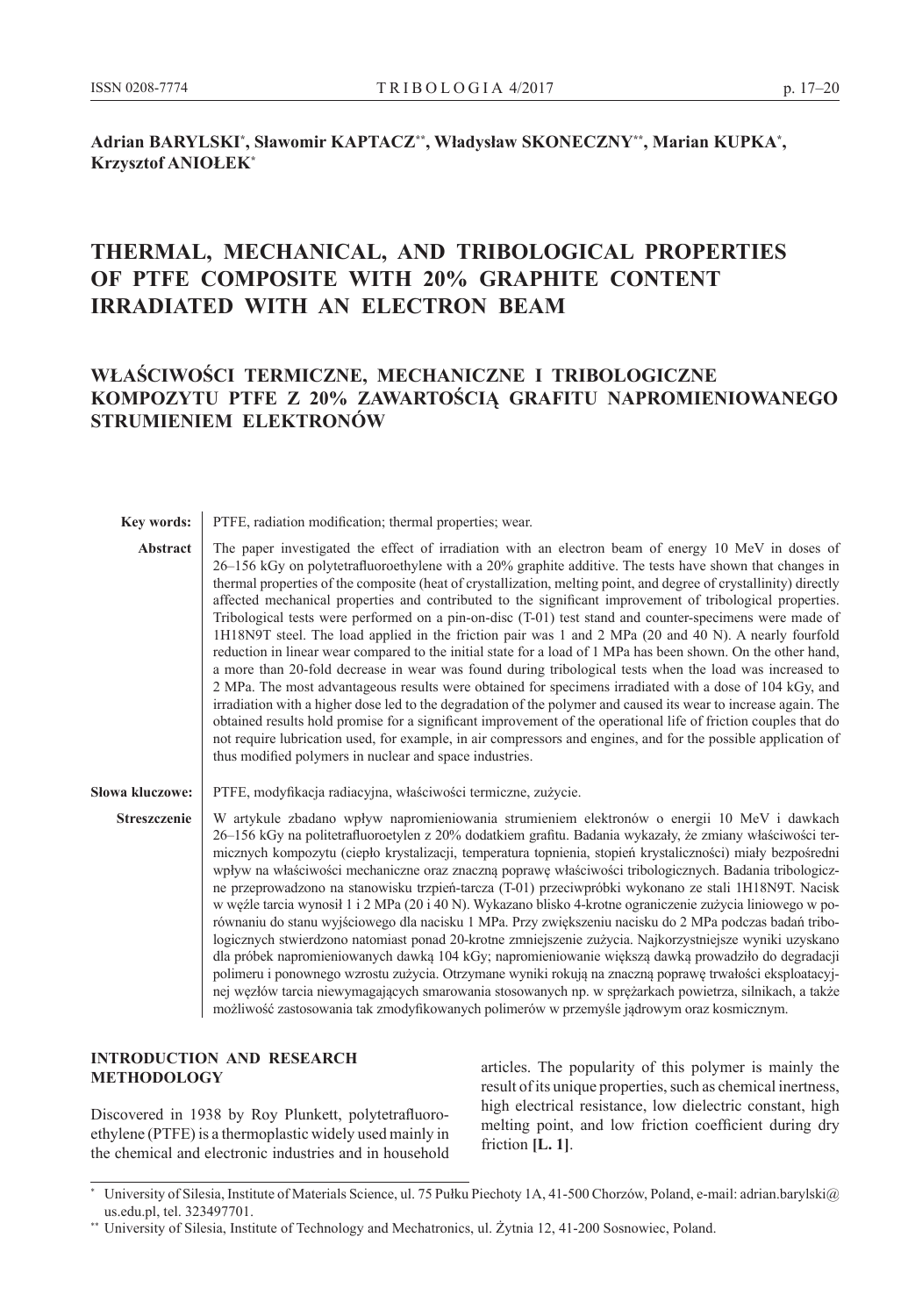The unique properties of this plastic result from its structure. PTFE is subject to linear polymerization with very high molecular mass Mn, in the range from 106 **[L. 2]** to 108 **[L. 3]**. Because polytetrafluoroethylene is not soluble in the majority of known solvents, the heat of crystallisation measured using differential scanning calorimetry is usually used to determine the molecular weight **[L. 3]**. The linear and smooth structure of PFFE particles is conducive to the formation of crystalline areas **[L. 4, 5]**. Depending on the polymerization process, the degree of the crystallinity of PFTE ranges from 40% **[L. 1]** to 70% **[L. 5]**, which directly affects mechanical and tribological properties. An alternative way to improve polymer properties is the use of electron beam and gamma ray beam irradiation **[L. 6–8]**. Research conducted so far focuses on PFTE without filler additives, and the majority of results concern gamma radiation due to the unavailability of electron radiation sources in the order of MeV necessary to penetrate PFTE to a depth of several centimetres, which enables changes in the structure of the polymer **[L. 9]**. This paper investigated the influence of irradiation with an electron beam of energy of 10 MeV on thermal, mechanical, and tribological properties of PTFE with 20% graphite content.

Commercially available polytetrafluoroethylene with 20% graphite content (SM-G20, Inbras, Poland), in the form of rods with a diameter of 20 mm, from which 20-mm high cylindrical samples were cut out, was used in the tests. The modification through radiation was performed using a linear accelerator Elektronika 10/10 (energy of electrons: 10 MeV; beam power: 10 kW). The absorbed dose ranged from 25 to 156 kGy. In order to eliminate free radicals, the irradiated samples were stabilized through oxidation by means of thermal processing in a vacuum: heating to a temperature of 200°C for 4 hours, soaking for 2 hours, and cooling down to ambient temperature for 10 hours. Next, all the samples were vacuum wrapped.

Thermal properties of PTFE with 20% graphite content were tested using differential scanning calorimetry (DSC) by means of a Mettler-Toledo DSC-1 device. Samples for DSC tests that weighed approximately 15 mg and were selected from the central part of the cylinders were closed in standard aluminium cells. The heating rate was 10°C/min and the temperature ranged from -40°C to 400°C. Liquid nitrogen flowed through the chamber at a rate of 2 ml/ min. Next, thermograms were analysed and the degree of the crystallinity of the composite was calculated **[L. 10]** based on the following dependence (1):

$$
\chi_C = \frac{\Delta H_m}{\Delta H_c} \cdot 100 \quad [\%], \tag{1}
$$

where  $\Delta H_m$  – the heat of phase transition (melting) of the investigated polymer sample, determined from a DSC thermogram [J/g];  $\Delta H_c$  – the heat of completely crystalline polytetrafluoroethylene phase transition (empirically determined value =  $82 \text{ J/g}$ ).

The hardness of PTFE composite with graphite in its initial state and after electron-beam irradiation was determined using a Vickers microhardness tester from Wolpert Wilson Instruments, model 401MVD. The load on the indenter during the test was 2.94 N (300gf), and the time of its work under full load was 10 seconds.

Tribological tests of polytetrafluoroethylene with 20% graphite content were performed using a pin-ondisc friction couple on a T-01 device (manufactured by ITeE Radom, Poland). In each case, 3 samples were prepared (pins, 5 mm in diameter). Discs made of 1H18N9T steel were used as counter-specimens. The surface roughness of the disks was  $R_a = 0.2 \mu m$ , which enabled the formation of a thin PTFE film that reduced the friction coefficient and wear. The tests were carried out with the following contact parameters: dry friction, pin diameter: 5 mm; friction distance diameter: 24 mm, sliding speed: 0.1 m/s; load: 20 and 40 N (stress 1 and 2 MPa); friction distance: 1000 m. Ambient parameters: temperature –  $21 \pm 1$ °C, and humidity –  $50 \pm 5$ %, were in compliance with the recommendations of VAMAS and standard ASTM G-99 **[L. 11, 12]**. The linear wear  $W<sub>L</sub>$ was determined as a difference between the indications of the micrometric sensor before and after the test (and after the cooling stage). The friction coefficient was determined as a quotient of the recorded friction force,  $F_t$  and the normal force applied  $F_n$ .

#### **RESEARCH RESULTS AND ANALYSIS**

At first, the impact of electron-beam irradiation on thermal properties of PTFE with 20% graphite content was investigated by means of differential scanning calorimetry (DSC). Electron-beam irradiation caused a gradual increase in the temperature of the melting peak maximum of the polymer,  $T_m$  (**Fig. 1**).



Fig. 1. Changes in melting point  $T<sub>m</sub>$  of polytetrafluoro**ethylene with 20% graphite content as a function of the absorbed dose of the electron beam**

Rys. 1. Zmiany temperatury topnienia *T* politetrafluoroetylenu z 20% zawartością grafitu w funkcji pochłoniętej dawki strumienia elektronów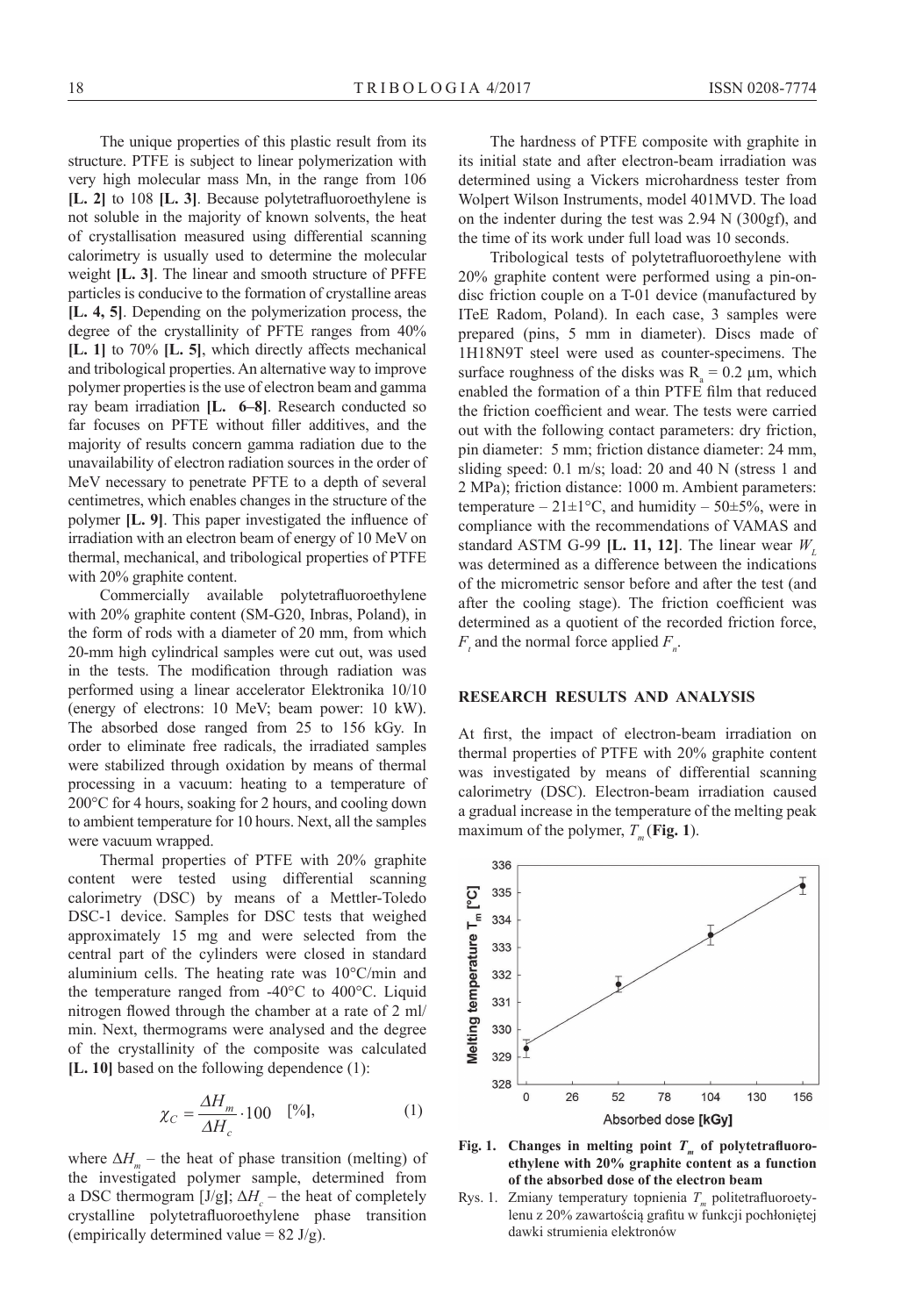The linear increase in melting point  $T<sub>m</sub>$  directly contributed to the increase in melting heat  $\Delta H$ <sub>m</sub>, and consequently the degree of crystallinity χc determined based on it (**Fig. 2**).



**Fig. 2. Changes in the degree of crystallinity χc of polytetraluoroethylene with 20% graphite content as a function of the absorbed dose of the electron beam** Rys. 2. Zmiany stopnia krystaliczności χc politetrafluoroety-

lenu z 20% zawartością grafitu w funkcji pochłoniętej dawki strumienia elektronów

When analysing changes in the degree of crystallinity as a function of the increasing irradiation dose, one can notice a large increase in the crystallinity degree, i.e. from 30.57% for the initial samples to more than 60% for samples irradiated with a dose of 104 kGy. A large increase in the degree of crystallinity was caused by the process of the destruction of polymer chains, which progressed as the irradiation dose increased. Due to their better mobility, smaller polymer chains facilitate the process of orientation of crystalline areas. The authors of papers **[L. 13, 14]** reached similar conclusions, but their research was conducted only on pure PTFE and the electron beam energy was 1.7 MeV, which is not sufficient to penetrate the material and only causes structural changes on its surface.

A change in the polymer structure, and, in particular, a large increase in the degree of crystalline, was very important from the point of view of functional properties, because it caused an improvement in mechanical and tribological properties of the examined composite. The course of changes in microhardness *µHV* is shown in **Figure 3**. According to this data, irradiating PTFE with 20% graphite content with an electron beam causes a significant increase in hardness as the absorbed electron beam increases.

Microhardness changes show a linear dependence (2) with a correlation ratio  $R = 0.91$ :

$$
\mu H V = 0.004d + 5.49\tag{2}
$$

where d is the absorbed electron beam dose [kGy**]**.



**Fig. 3. Changes of microhardness** *μHV* **as a function of the absorbed dose of the electron beam**

Rys. 3. Zmiany mikrotwardości *µHV* w funkcji pochłoniętej dawki strumienia elektronów

An increase in the irradiation dose absorbed by PTFE also directly affects the tribological properties of the examined composite. **Figure 4** shows changes in linear wear  $W<sub>L</sub>$  as a function of the absorbed electronbeam irradiation dose. The linear wear for PTFE with 20% graphite content in its initial state was 416.25 for a load of 40 N and 85.85 μm for a load of 20 N. Electronbeam irradiation caused a gradual reduction in linear wear. The most advantageous results were obtained for the absorbed dose of 104 kGy. Wear reduction was nearly fourfold (to 22.88 μm) for a load of 20 N. On the other hand, tribological tests with load increased to 40 N showed a more than 13-fold decrease in tribological wear (to 20.25 μm). Irradiation with a larger dose caused the material to degrade (significant increase in brittleness) and the linear wear to increase again. This effect was particularly noticeable for greater loads, where an increase in wear to a level of 171.25 μm was recorded. The average value of friction coefficient  $\mu$  at a load of 20 N was  $0.169 \pm 0.02$ , and at a load of 40 N it was  $0.197 \pm 0.01$ .





Rys. 4. Zużycie liniowe PTFE z 20% zawartością grafitu w funkcji pochłoniętej dawki strumienia elektronów